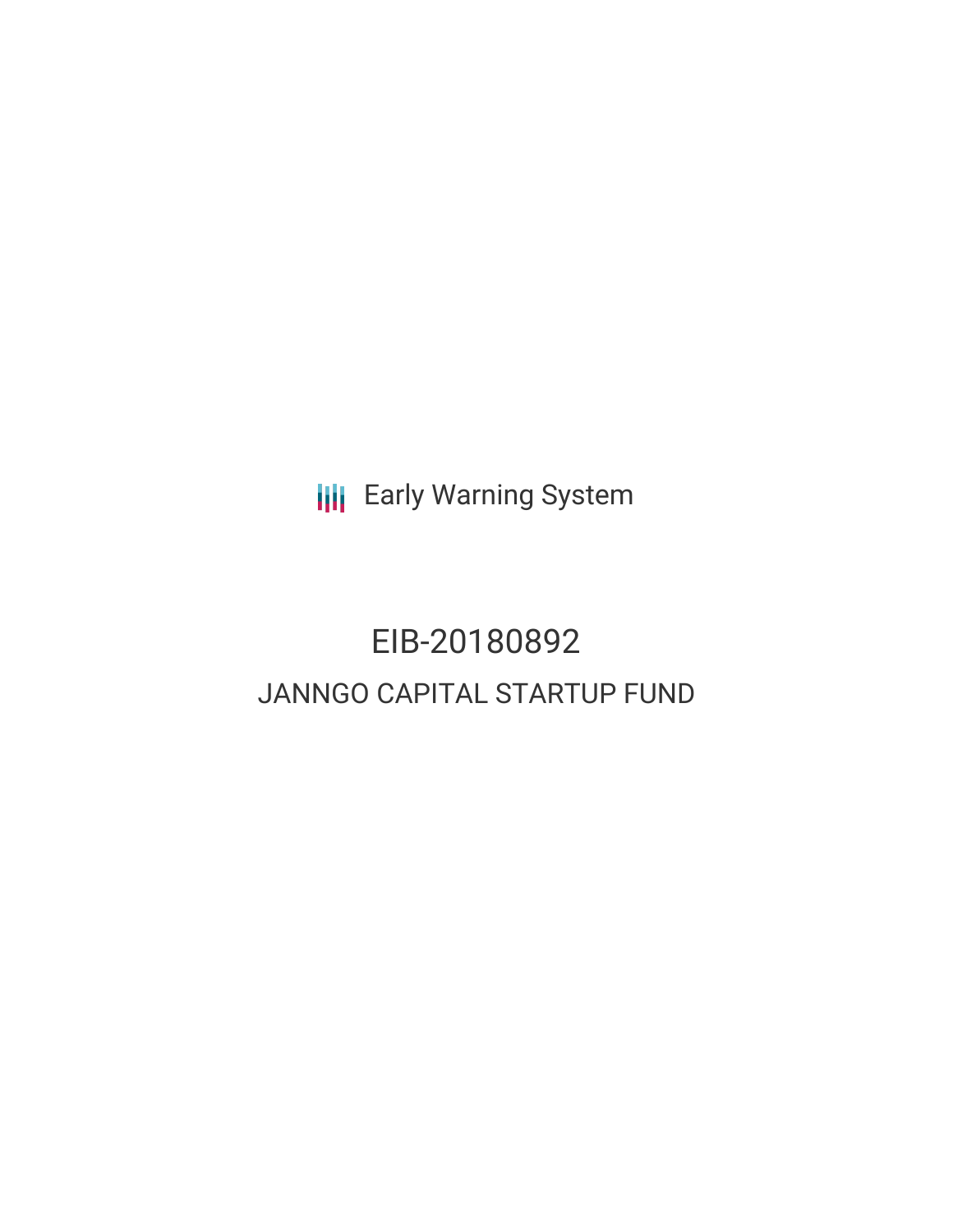

#### **Quick Facts**

| European Investment Bank (EIB) |
|--------------------------------|
| Proposed                       |
| U                              |
| PRIVATE ENTITY(IES)            |
| Finance                        |
| Loan                           |
| \$13.57 million                |
| $$56.54$ million               |
|                                |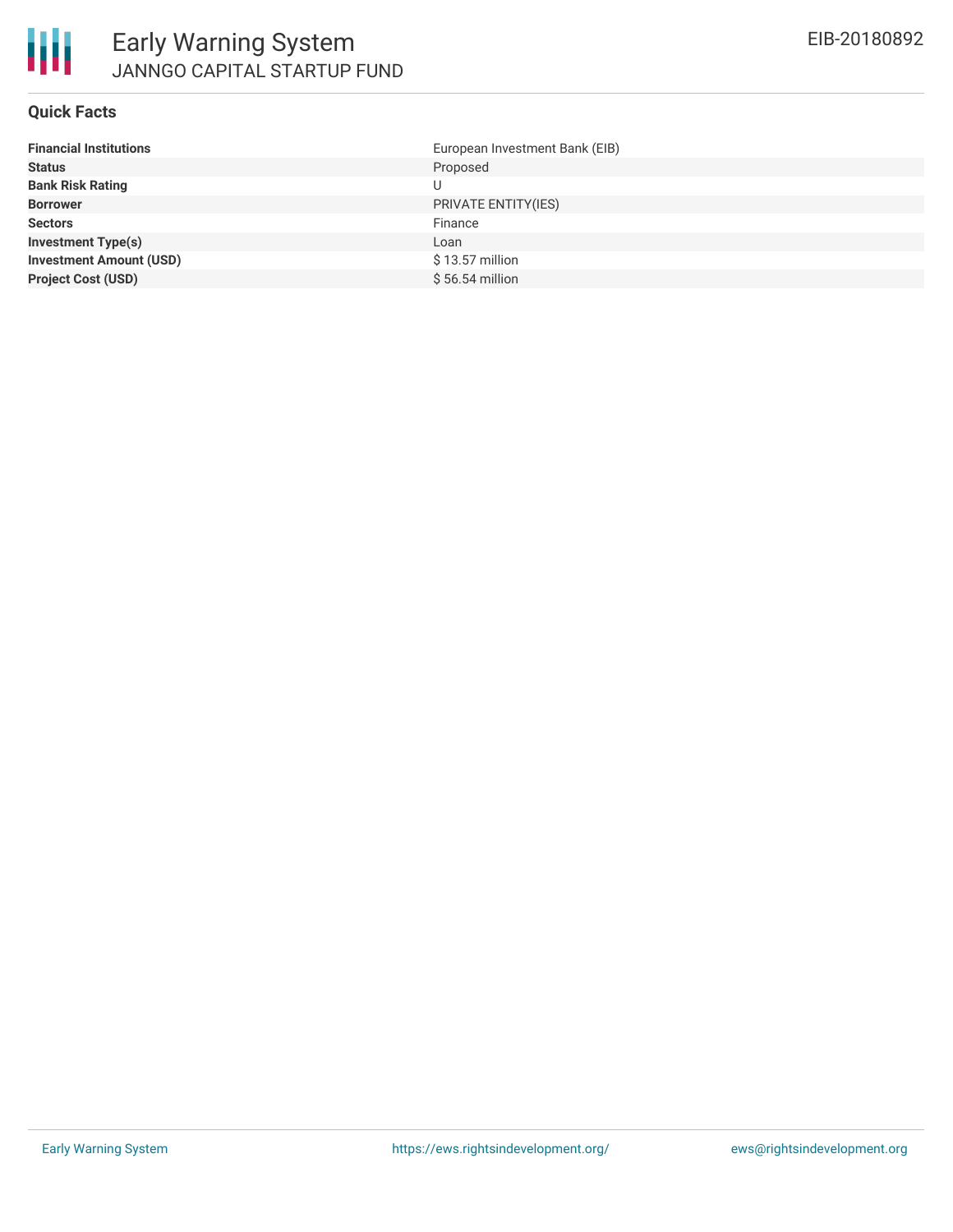

# **Project Description**

The proposed operation concerns a participation in the Janngo Capital Startup Fund, a closed-end venture capital fund with a target size of EUR 50m. The fund will be set up to support new startups in the digital and technology sectors (high-tech companies), with a main focus on Sub-Saharan Africa. The fund's strategy is to generate returns through an active hands-on approach of the Janngo team in the portfolio companies. The Janngo team will seek to create value through an active management approach leveraging their entrepreneurial background to drive the growth and profitability of portfolio companies while building capacity in terms of business management, corporate governance as well as environmental and social standards.

The proposed operation consists of an equity participation of up to EUR 12.5m in a venture capital fund targeting African technology startups. The Fund will have a focus on West Africa.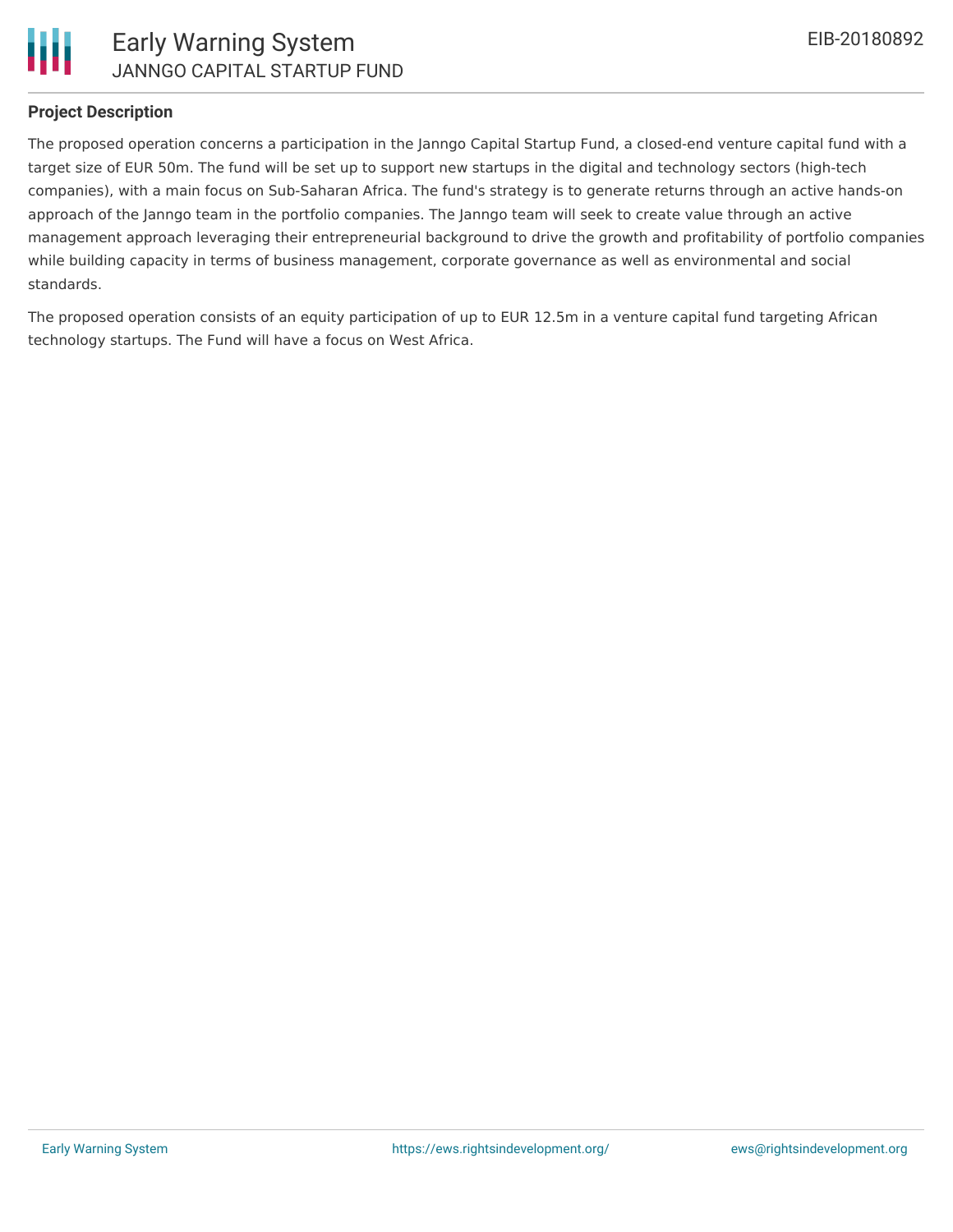## **Investment Description**

European Investment Bank (EIB)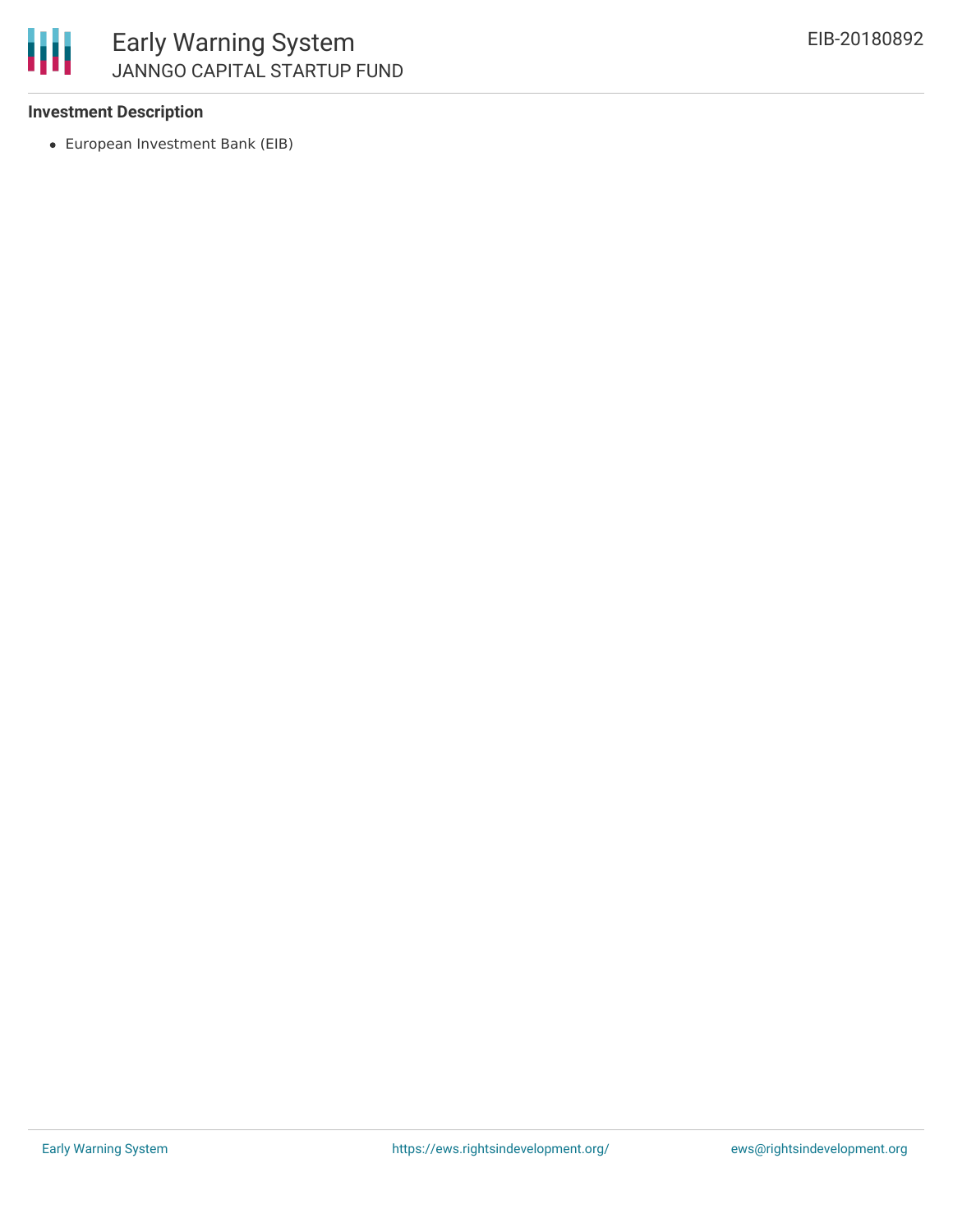# **Contact Information**

No contact information provided at the time of disclosure

#### ACCOUNTABILITY MECHANISM OF EIB

The EIB Complaints Mechanism is designed to facilitate and handle complaints against the EIB by individuals, organizations or corporations affected by EIB activities. When exercising the right to lodge a complaint against the EIB, any member of the public has access to a two-tier procedure, one internal - the Complaints Mechanism Office - and one external - the European Ombudsman. A complaint can be lodged via a written communication addressed to the Secretary General of the EIB, via email to the dedicated email address complaints@eib.org, by completing the online complaint form available at the following address: http://www.eib.org/complaints/form, via fax or delivered directly to the EIB Complaints Mechanism Division, any EIB local representation office or any EIB staff. For further details, check:

http://www.eib.org/attachments/strategies/complaints\_mechanism\_policy\_en.pdf

When dissatisfied with a complaint to the EIB Complaints Mechanism, citizens can then turn towards the European Ombudsman. A memorandum of Understanding has been signed between the EIB and the European Ombudsman establishes that citizens (even outside of the EU if the Ombudsman finds their complaint justified) can turn towards the Ombudsman on issues related to 'maladministration' by the EIB. Note that before going to the Ombudsman, an attempt must be made to resolve the case by contacting the EIB. In addition, the complaint must be made within two years of the date when the facts on which your complaint is based became known to you. You can write to the Ombudsman in any of the languages of the European Union. Additional details, including filing requirements and complaint forms, are available at: http://www.ombudsman.europa.eu/atyourservice/interactiveguide.faces